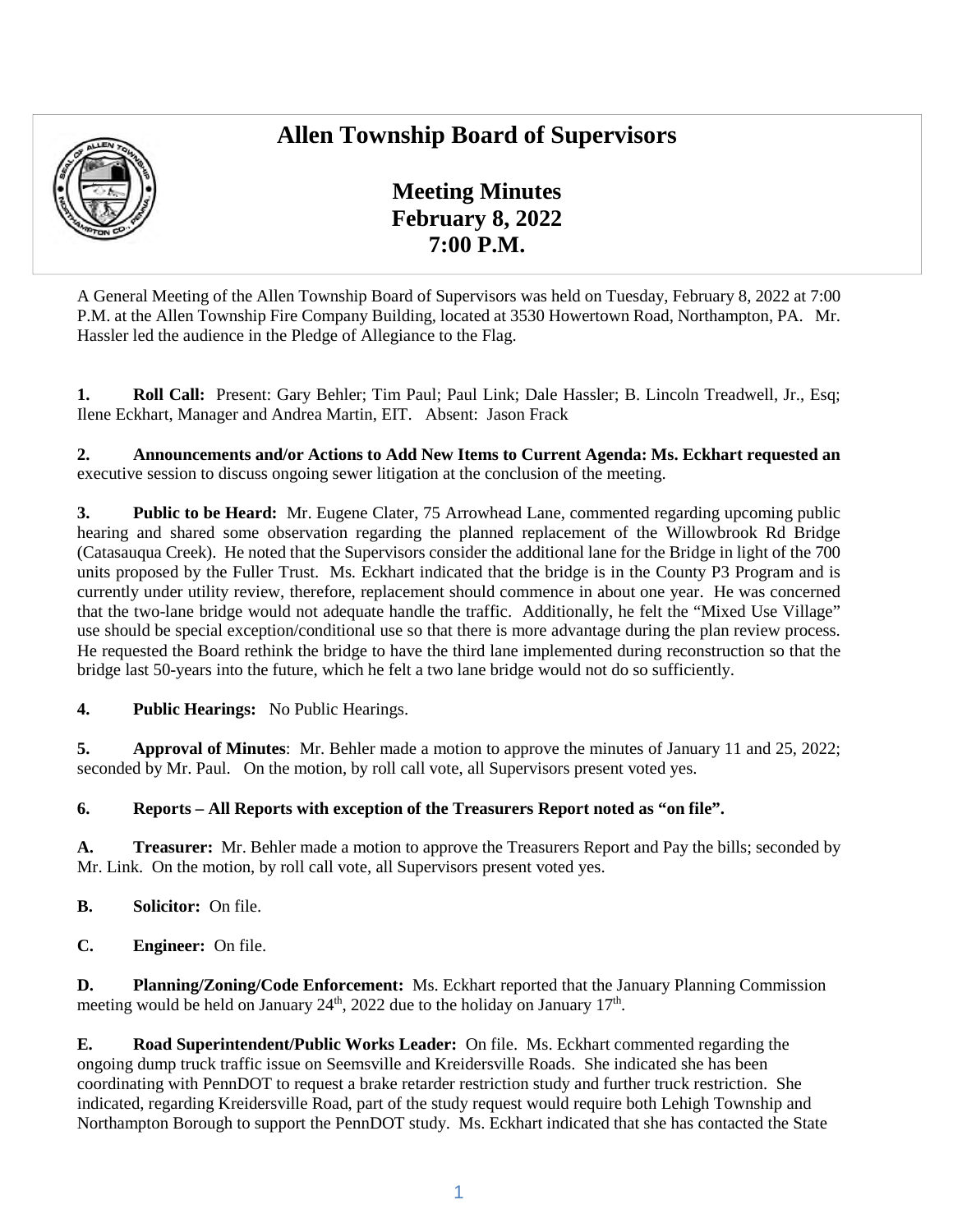Police regarding speed complaints. Additionally, she noted she has requested similarly from both East Allen and Moore Township, regarding Seemsville Road.

- **F. Fire Company:** On file.
- **G. Emergency Management Coordinator:** On file.
- **H. Parks:** On file.
- **J. Nazareth Council of Government:** On file.
- **K. First Regional Compost Authority:** On file.
- **L. Stormwater:** On file.

## **7. Unfinished Business**

**A. Ratification of Increase - 2023 10 Ton Truck Order:** Ms. Eckhart explained that due to supply chain issues, the initial unit approved by the Board was unable to be order pursuant to the December 2021 motion on the Board. Ms. Eckhart explained the increase cost of the chassis unit from an alternate supplier (International) for the additional amount of \$5,220.00. Mr. Behler made a motion to ratify the additional amount for the purchase of \$5,220.00; seconded by Mr. Paul. On the motion, by roll call vote, all Supervisors present voted yes.

**B. Act 537 Plan Update:** Ms. Martin provided an additional update regarding the completion of the plan and was held with Northampton Borough and PADEP officials. She indicated that she is working with the Borough Engineer with a goal of March 3rd for the completed plan. Additionally, she has been coordinating with Catasauqua Borough due to the separate service area. She indicated that the Joint Act 537 Plan submission deadline is May 20th, 2022. She further outlined the public comment component and Planning Commission review comments (Allen Township, Northampton Borough and Catasauqua) process, which must take place prior to May. Mr. Behler questioned if there was various developers need any additional information available regarding the meeting with Northampton Borough due to the EDU. Ms. Martin indicated that there are necessary upgrades to the plant regardless of the additional EDU's required by Allen Township. She indicated Northampton Borough has committed to the necessary improvements to the treatment plant in order to facilitate an additional 323 EDU's.

## **8. New Business**

**A. Authorization to Purchase - Willow Green Pump Station Submersible Pump:** The Board questioned the rebuild of the pump to be replaced, which Mr. Gogle explained was for the Willow Green Pump station. Mr. Gogle explained that current the pump station is running on one pump. Following some further discussion, Mr. Behler made a motion to proceed with the purchase of the \$7,087.00 from Xylem Water Solutions USA, Inc.; seconded by Tim Paul. On the motion, by roll call vote, all Supervisors present voted yes.

**9. Public to be Heard:** Tim Tepes, 32nd Street, asked for clarification if the approved Planning Module secured the EDU's for the project, therefore there should not be an expiration of EDU's.

Ed Diechmeister, 700 Sipos Drive, indicated that the Scott Novanchek (DEP) indicated that as long as an Act 537 Planning Module approval is granted it may not be rescinded, therefore a project has the ability to proceed. Mr. Treadwell indicated that the current draft Act 537 Plan includes a projection of all EDU's including those